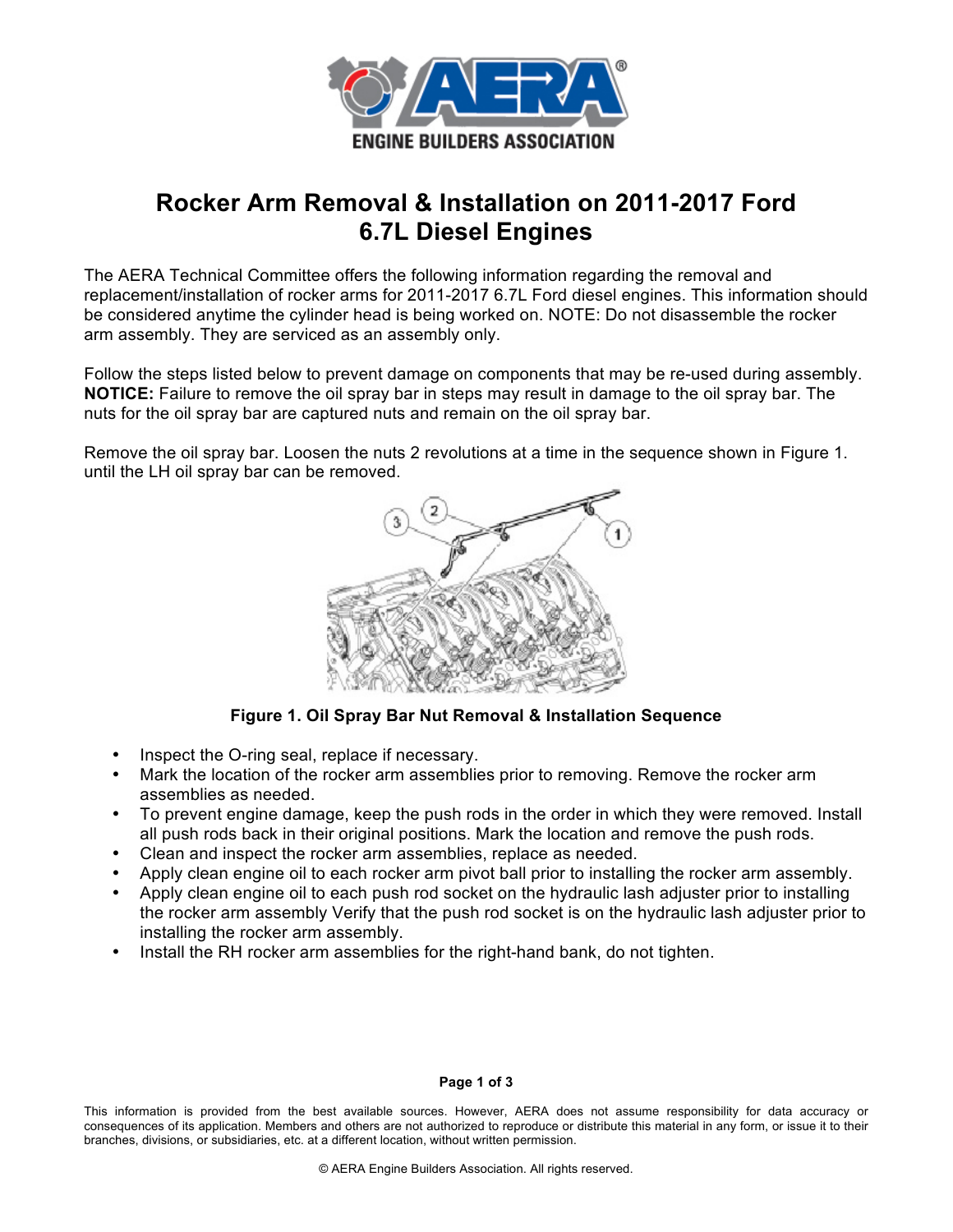



## **Figure 2. Rocker Arm Assembly Bolt Torque Sequence (Left Shown, Right Similar)**

- 1. Position the crankshaft with the cylinder number No. 1 approximately 155 degrees after Top Dead Center (TDC) by observing the crankshaft pulley dowel pin and clocking it to the 3:40 position (as viewed from the front of the engine).
- 2. Determine which cylinder is actually in the firing position by observing the push rods for the No. 1 exhaust push rods should be raised .0394" (1.00 MM) and No. 4 exhaust push rods should be raised .0591" (1.50 MM). If the push rods are not in the correct position, rotate the engine one revolution clockwise (360 degrees).
- 3. Install the rocker arm assemblies as needed for the right-hand cylinder head (cylinder numbers 1, 2, 3 and 4). Tighten in 5 stages, in the sequence shown.
	- Stage 1: Verify that the top of the push rod engages the socket on each rocker arm.
	- Stage 2: Tighten to 35 IN/LBS (4 Nm).
	- Stage 3: Tighten to 71 IN/LBS (8 Nm).
	- Stage 4: Tighten to 115 INB/LBS (13 Nm).
	- Stage 5: Tighten a second time to 115 INB/LBS (13 Nm).
	- Repeat Stage 5, if any fastener moves more than 5 degrees in Stage 5.

**NOTICE:** Failure to install the oil spray bar in steps may result in damage to the oil spray bar.

Install the right-hand oil spray bar, turn the nuts 2 revolutions at a time in the sequence shown in Figure 1 until the oil spray bar nuts can be tightened. Tighten the nuts in sequence to 89 IN/LBS (11 Nm).

The removal and installation procedure for the left bank is similar but note the following:

### **Page 2 of 3**

This information is provided from the best available sources. However, AERA does not assume responsibility for data accuracy or consequences of its application. Members and others are not authorized to reproduce or distribute this material in any form, or issue it to their branches, divisions, or subsidiaries, etc. at a different location, without written permission.